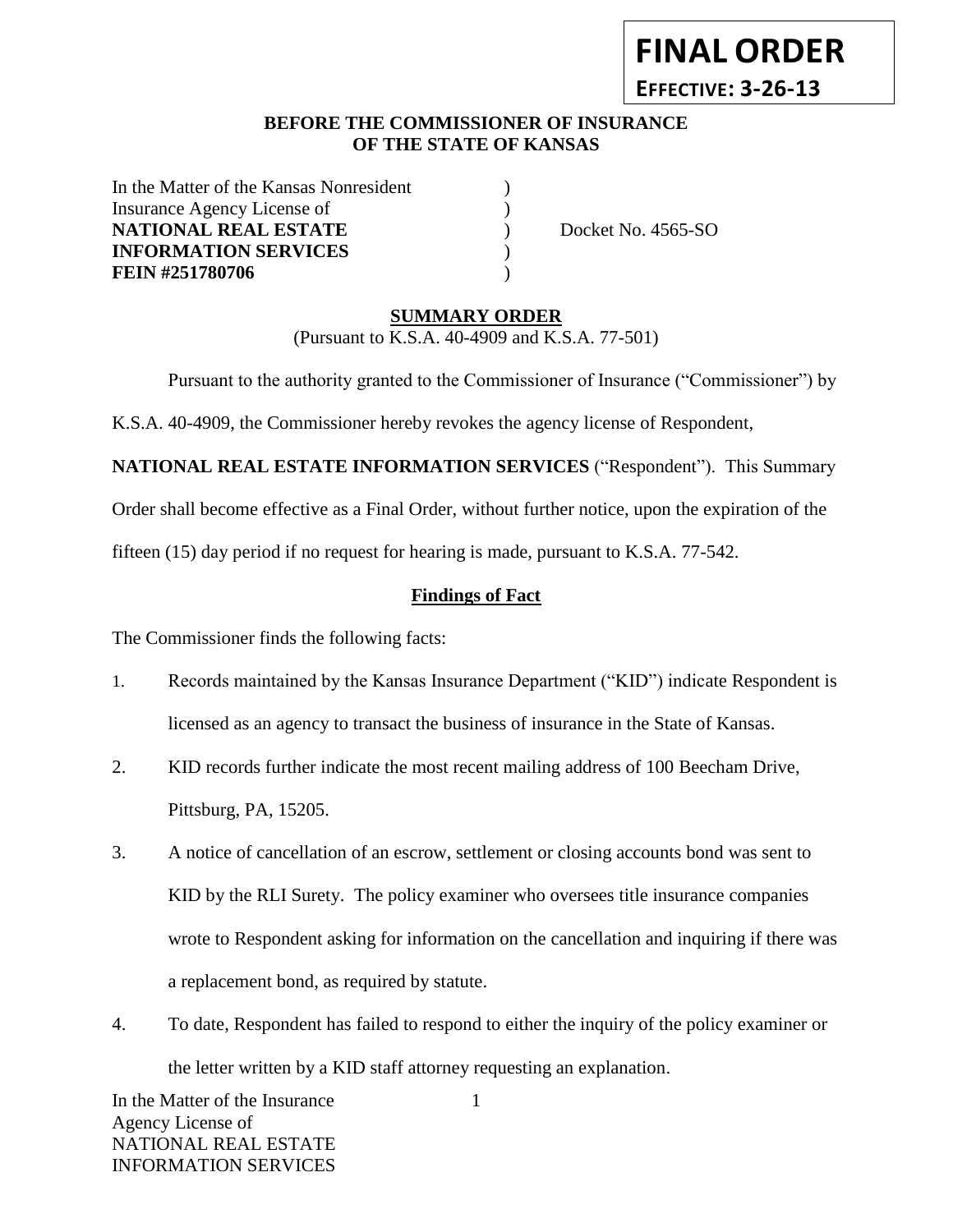## **Applicable Law**

- 5. K.S.A. 40-2,125(b) requires a person to respond to any proper inquiry of the commissioner.
- 6. K.S.A. 40-1139 requires title insurance agencies who handle escrow, settlement or closing accounts money to file a surety bond or irrevocable letter of credit with the Commissioner of the Kansas Insurance Department.
- 7. K.S.A. 40-4909 states, in pertinent part:
	- (a) The commissioner may deny, suspend, revoke, or refuse renewal of any license issued under this act if the commissioner finds that the applicant or license holder has:

(8) Used any fraudulent, coercive, or dishonest practice, or demonstrated any incompetence, untrustworthiness or financial irresponsibility in the conduct of business in this state or elsewhere.

- (b) In addition, the commissioner may suspend, revoke or refuse renewal of any license issued under this act if the commissioner finds that the interests of the insurer or the insurable interests of the public are not properly served under such license.
- 8. K.S.A. 40-4909(a)(2)(A) permits the revocation of a license if the producer violates

"[A]ny provision of chapter 40 of the Kansas Statutes Annotated, and amendments

thereto, or any rule and regulation promulgated thereunder."

## **Conclusions of Law**

- 9. The Commissioner has jurisdiction over Respondent National Real Estate Information Services as well as the subject matter of this proceeding, and such proceeding is held in the public interest.
- 10. The Commissioner finds, pursuant to K.S.A. 40-4909(b), that the insurable interests of the public are not properly served under Respondent's license.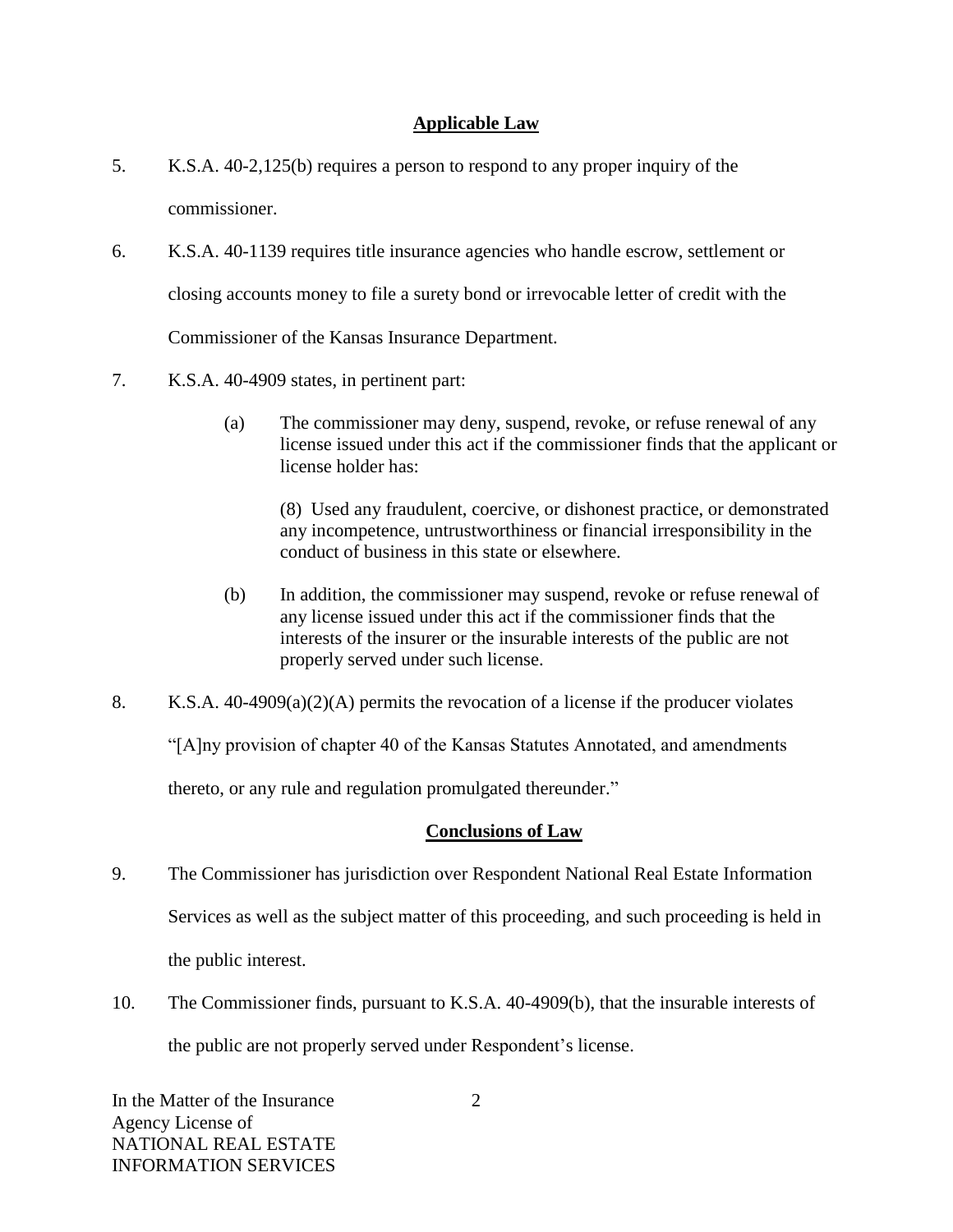11. Accordingly, the Commissioner concludes sufficient grounds exist for the revocation of the insurance agency license of National Real Estate Information Services pursuant to K.S.A. 40-4909(a) and (b).

#### **IT IS THEREFORE ORDERED BY THE COMMISSIONER OF INSURANCE THAT:**

1. The Kansas Nonresident Insurance Agency License of **National Real Estate** 

**Information Services** is hereby **REVOKED** effective the effective date of this Order.

## 2. **IT IS FURTHER ORDERED** that **National Real Estate Information Services**

shall **CEASE** and **DESIST** from the sale, solicitation or negotiation of insurance and/or receiving compensation deriving from the sale, solicitation or negotiation of insurance conducted after the effective date of this Order.

# **NOTICE AND OPPORTUNITY FOR HEARING**

**National Real Estate Information Systems**, within fifteen (15) days of service of this Summary Order, may file with the Kansas Insurance Department a written request for hearing on this Summary Order, as provided by K.S.A. 77-542. In the event a hearing is requested, such request should be directed to:

> John Wine, General Counsel Kansas Insurance Department 420 S.W.  $9<sup>th</sup>$  Street Topeka, Kansas 66612

Any costs incurred as a result of conducting any administrative hearing shall be assessed against the agent/agency who is the subject of the hearing as provided by K.S.A. 40-4909(f). Costs shall include witness fees, mileage allowances, any costs associated with reproduction of documents which become part of the hearing record, and the expense of making a record of the hearing.

In the Matter of the Insurance Agency License of NATIONAL REAL ESTATE INFORMATION SERVICES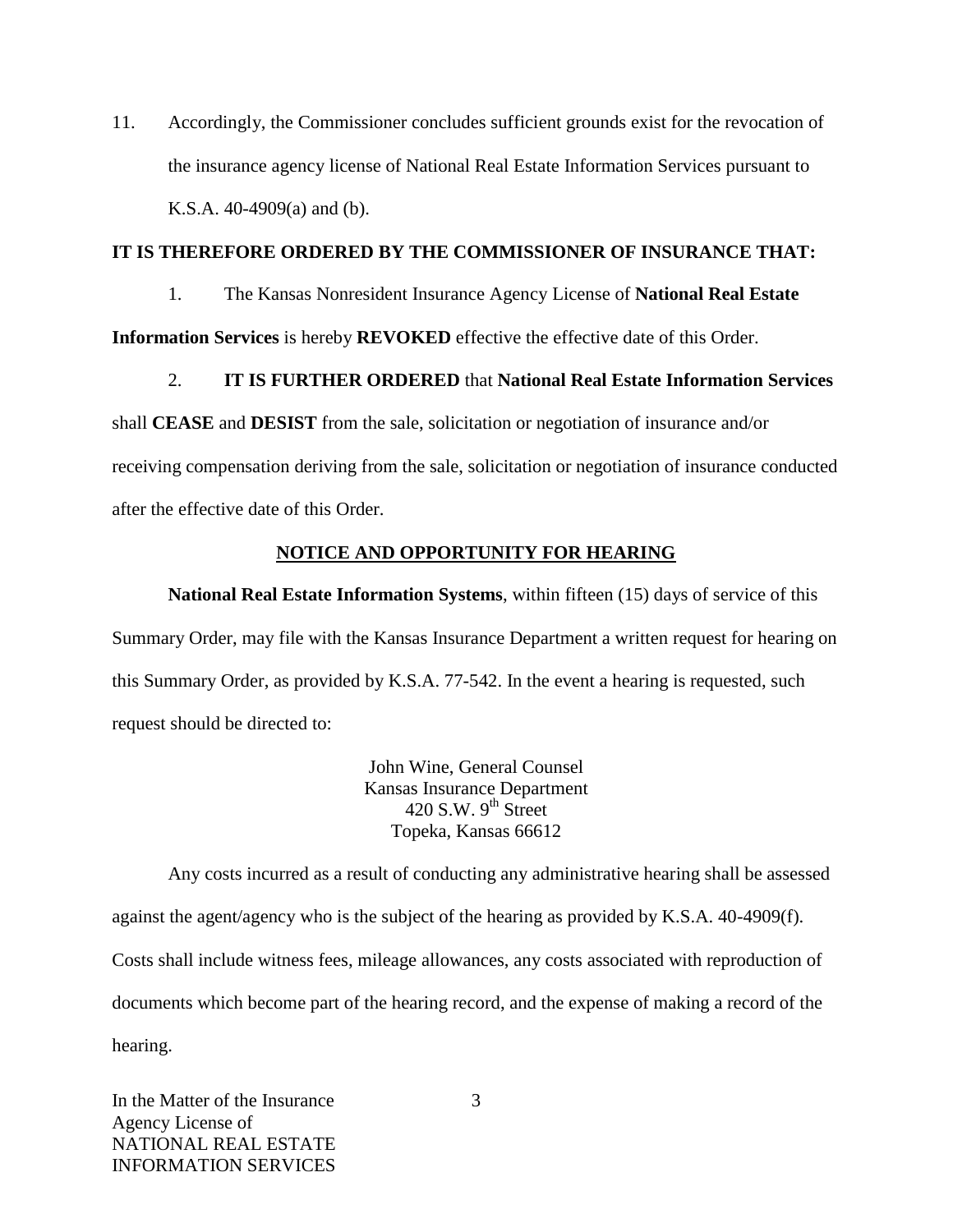If a hearing is not requested, this Summary Order shall become effective as a Final Order,

without further notice, upon the expiration of the fifteen (15) day period for requesting a hearing.

The Final Order will constitute final agency action in the matter.

In the event the Respondent files a petition for judicial review, the agency officer

designated pursuant to K.S.A. 77-613(e) to receive service of a petition for judicial review on

behalf of the Kansas Insurance Department is:

John Wine, General Counsel Kansas Insurance Department 420 S.W.  $9^{th}$  St. Topeka, Kansas 66612

# **IT IS SO ORDERED THIS \_\_8th\_ DAY OF \_\_\_\_March\_\_\_, 2013, IN THE CITY OF TOPEKA, COUNTY OF SHAWNEE, STATE OF KANSAS.**



| $\angle$ s/ Sandy Praeger |  |
|---------------------------|--|
| <b>Sandy Praeger</b>      |  |
| Commissioner of Insurance |  |

BY:

 $/s/$  John Wine John Wine General Counsel

In the Matter of the Insurance Agency License of NATIONAL REAL ESTATE INFORMATION SERVICES